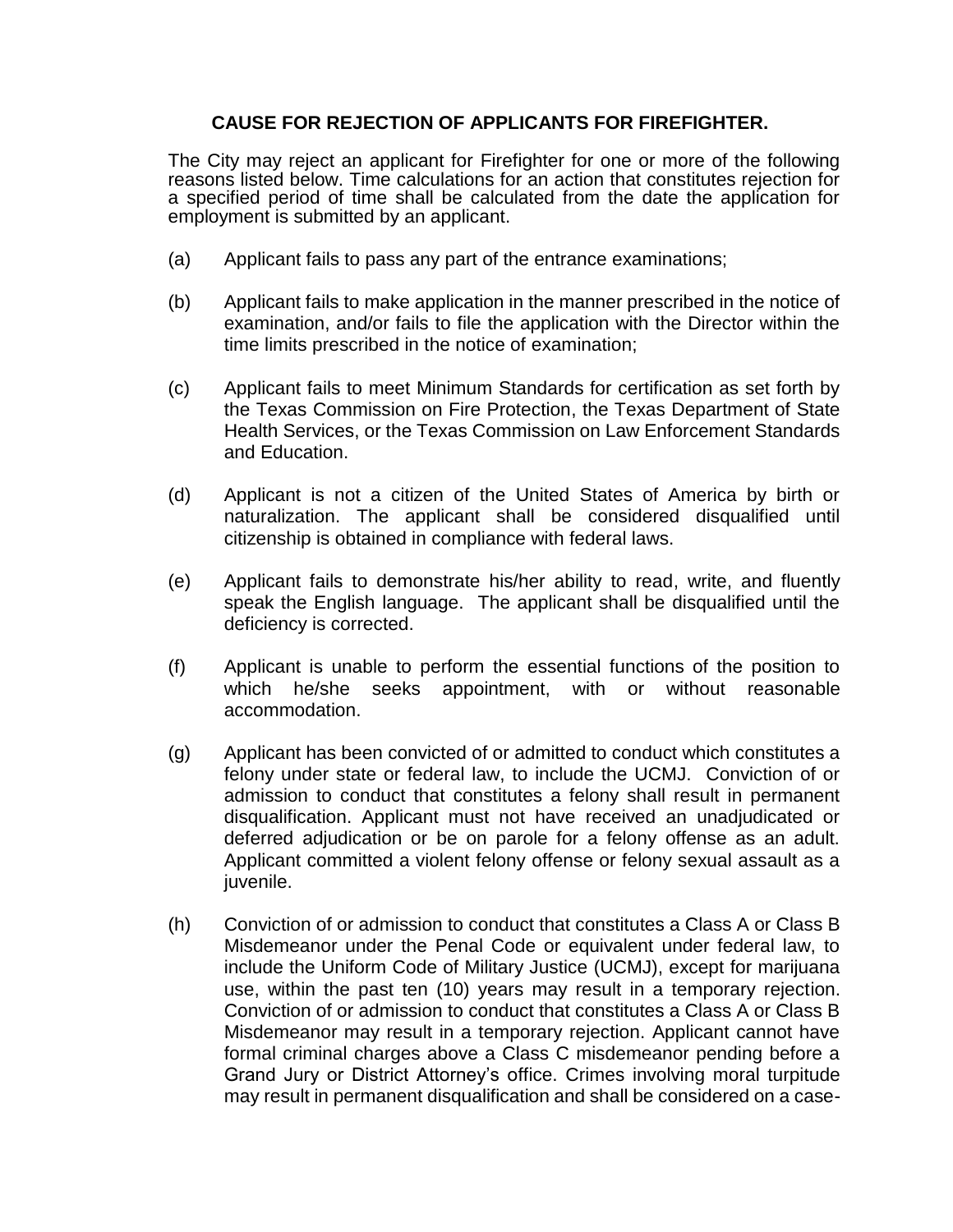by-case basis with appropriate consideration of circumstances and recency. Applicant must not be on court-ordered community supervision or probation for any misdemeanor offense above the grade of a Class C misdemeanor. Applicant will be rejected if he/she is subject of any arrest warrant above the grade of Class C misdemeanor. All Class C misdemeanor warrants must be cleared within fourteen (14) days of notification of existence of warrant(s).

The Fire Chief may recommend, and Legal Review may authorize, a variation of the above standards on a case-by-case basis.

An applicant shall not be considered for employment while charges are pending for any criminal offense or while he/she is currently on probation for any offense.

- (i) Applicant has made any false statement in any material fact; withheld information, practiced or attempted to practice any deception or fraud in his/her application, examination or appointment. Depending on the variables involved, rejection may be either permanent or temporary.
- (j) Applicant fails to complete or satisfactorily meet the employment process requirement of the Fire Department, including missed appointments, failure to return necessary paperwork, failure to notify Fire Department of changes in address or telephone numbers, failure to properly complete any or all application materials, or who otherwise fails to complete application process.
- (k) Applicant fails to satisfactorily complete the oral interview process, including but not limited to Ergometrics testing. An applicant shall be disqualified for failure to verbally communicate effectively and appropriately; failure to demonstrate an understanding of the roles and responsibilities of a firefighter; failure to present the maturity expected of a firefighter; or failure to accurately and precisely respond to the questions of the interviewers.
- (l) Applicant has used illicit substances as indicated by the following guidelines:

No unlawful consumption of marijuana within the last 2 years.

No unlawful consumption of paints, gases or other abusable chemicals.

No unlawful consumption of any Texas Health and Safety Code Penalty Groups I and II drugs (excluding Marijuana).

No unlawful consumption of any Texas Health and Safety Code Penalty Groups III, IV, or V drugs within the last 10 years.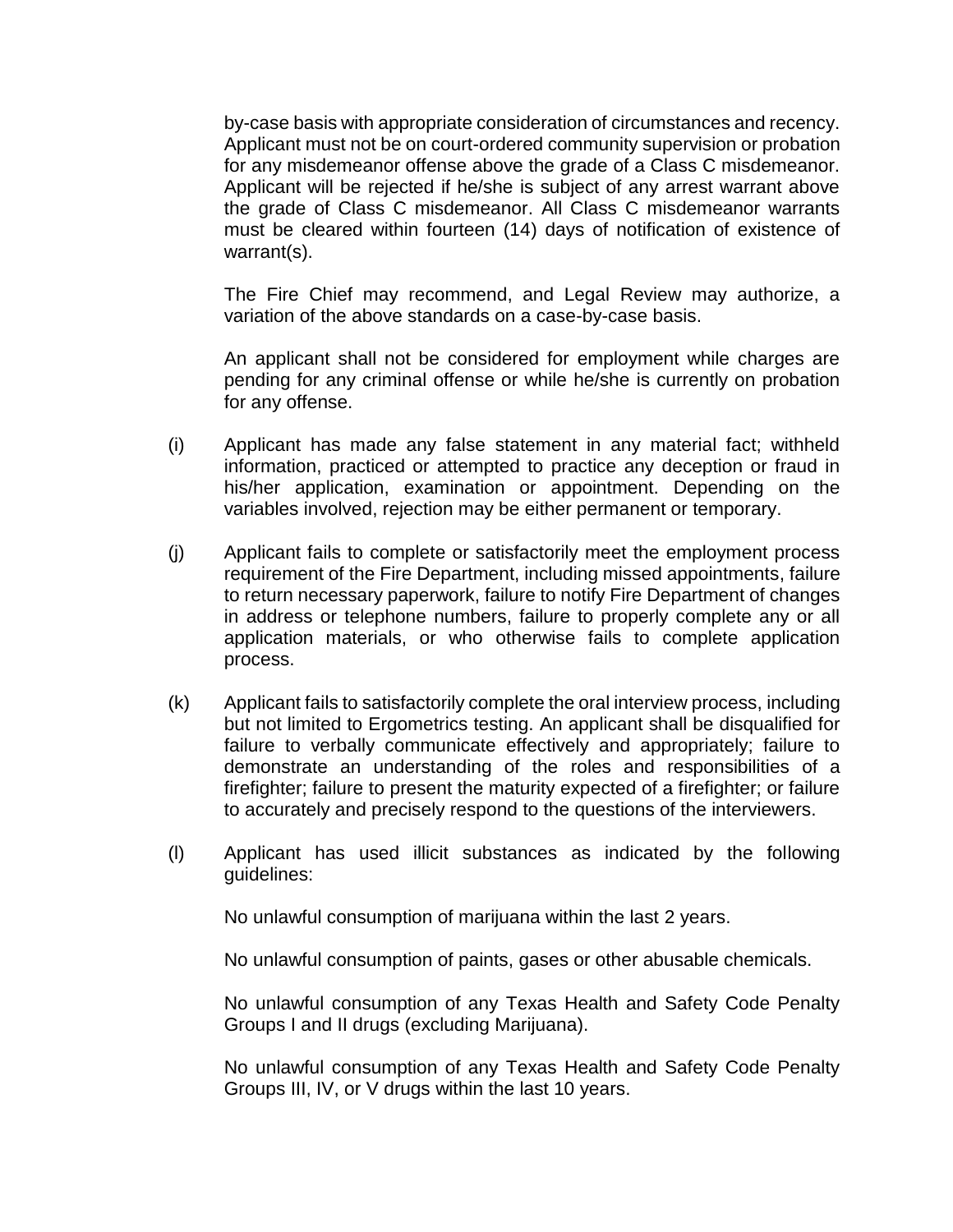An applicant may be temporarily or permanently disqualified if the City determines that, or he/she has admitted to, conduct that constitutes abuse of legally obtained prescription medication(s), or illegal use of the prescription medication(s) of another person. Conduct involving the abuse and/or misuse of prescription medication(s) shall be considered on a caseby-case basis with consideration given to circumstances and recency.

An applicant shall be permanently disqualified if it has been determined by the City that, or he/she has been convicted of, or admitted to conduct which constitutes illegal use of felony grade substances as defined in the Texas Penal Code.

The Fire Chief may recommend, and Legal Review may authorize, a variation of the above standards on a case-by-case basis.

- (m) Applicant does not have a valid driver's license. Applicants for Firefighter must be able to obtain a Class B driver's license before completion of Fire training Academy.
- (n) Applicant has a conviction of DWI/BWI/FWI/DUI or reckless driving within the past ten (10) years or 120 months; four (4) or more events within the preceding thirty-six (36) months; an applicant shall be temporarily disqualified until he/she can meet the above standards.

Lesser, but more severe, violations which tend to indicate driving habits that are not compatible with the operation of emergency vehicles and present potential liabilities to the City shall be temporarily disqualified until Applicant's driving record meets City's standards. Reapplication shall be permitted when the applicant can meet the above standards.

- (o) Applicant has been dismissed or resigned in lieu of dismissal from any employment for inefficiency, delinquency, or misconduct. Said dismissal or termination shall be considered on a case-by-case basis. Rejection under this provision shall be considered permanent.
- (p) Applicant has demonstrated a failure to pay just debts. Due to the variables involved, each situation shall be considered on a case-by-case basis. Factors which shall be considered include, but are not limited to: type and number of debts, reasons for the bad credit, extenuating circumstances, and the potential for the credit-related problems impacting the applicant's judgment and integrity. Resolution of bad credit may result in requalification.
- (q) Applicant has exercised poor judgment skills within the past five (5) years. The applicant has demonstrated either immaturity or poor judgment in the applicant's decision-making process.